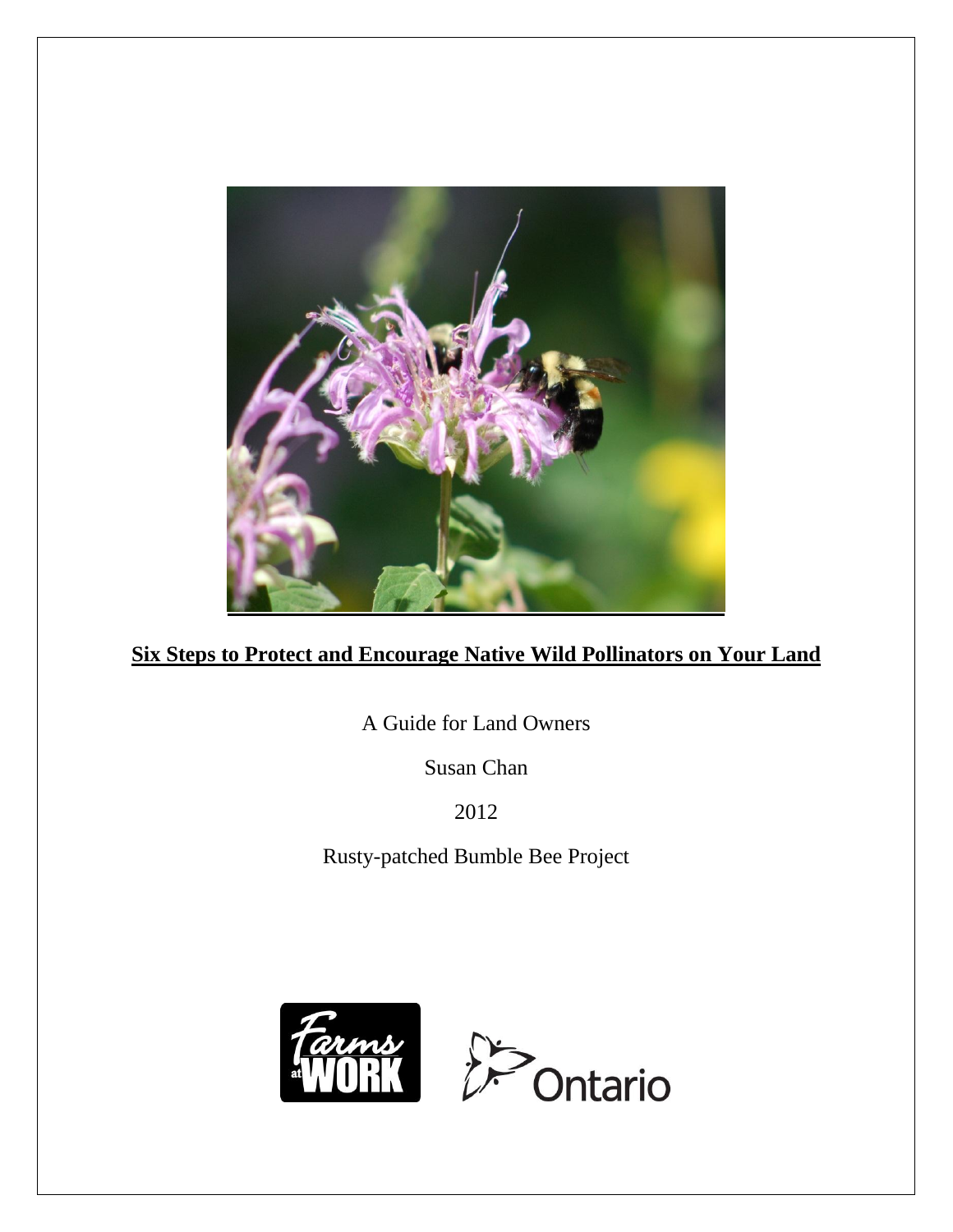As a farmland owner, you can protect and encourage important wild pollinators, especially bees, on your land.

There are some basic, easy, and inexpensive steps that can be taken on a piece of farmland to increase the likelihood of pollinator survival and proliferation. Although farmland is the focus of this guide, it should be noted that the size of the piece of land matters very little. Many wild bees will thrive in the small spaces of an urban environment if they are encouraged to do so. Not all landowners or land managers can take all the suggested steps, but it is important to start somewhere and take the steps that you are able to take to protect and encourage pollinators.

These recommended six steps also apply to you if you are

- a gardener who has a yard or access to a plot in a community garden,
- a seed collector who works to preserve heirloom varieties or native plants
- a forest owner who manages a woodlot, or
- a land manager who makes decisions about practices in parks and other public green spaces
- a township public works manager who is responsible for maintenance of roadsides

Please note:

- 1. For the purposes of this guide, "Native Wild Pollinators" refers to native bees. Other non-bee pollinators and a wide variety of beneficial insects will benefit from these tices also.
- 2. Most native bees do not live in colonies, do not produce honey, do not swarm, and do not sting in the same way as honey bees do. Bumble bees do sting, but usually only around their nests or if trapped.

For more information on this topic, please visit the Rusty-patched Bumble Bee Project Facebook page or [www.beefriend.org.](http://www.beefriend.org/) The author can be contacted at s [schan.farmsatwork@gmail.com](mailto:schan.farmsatwork@gmail.com)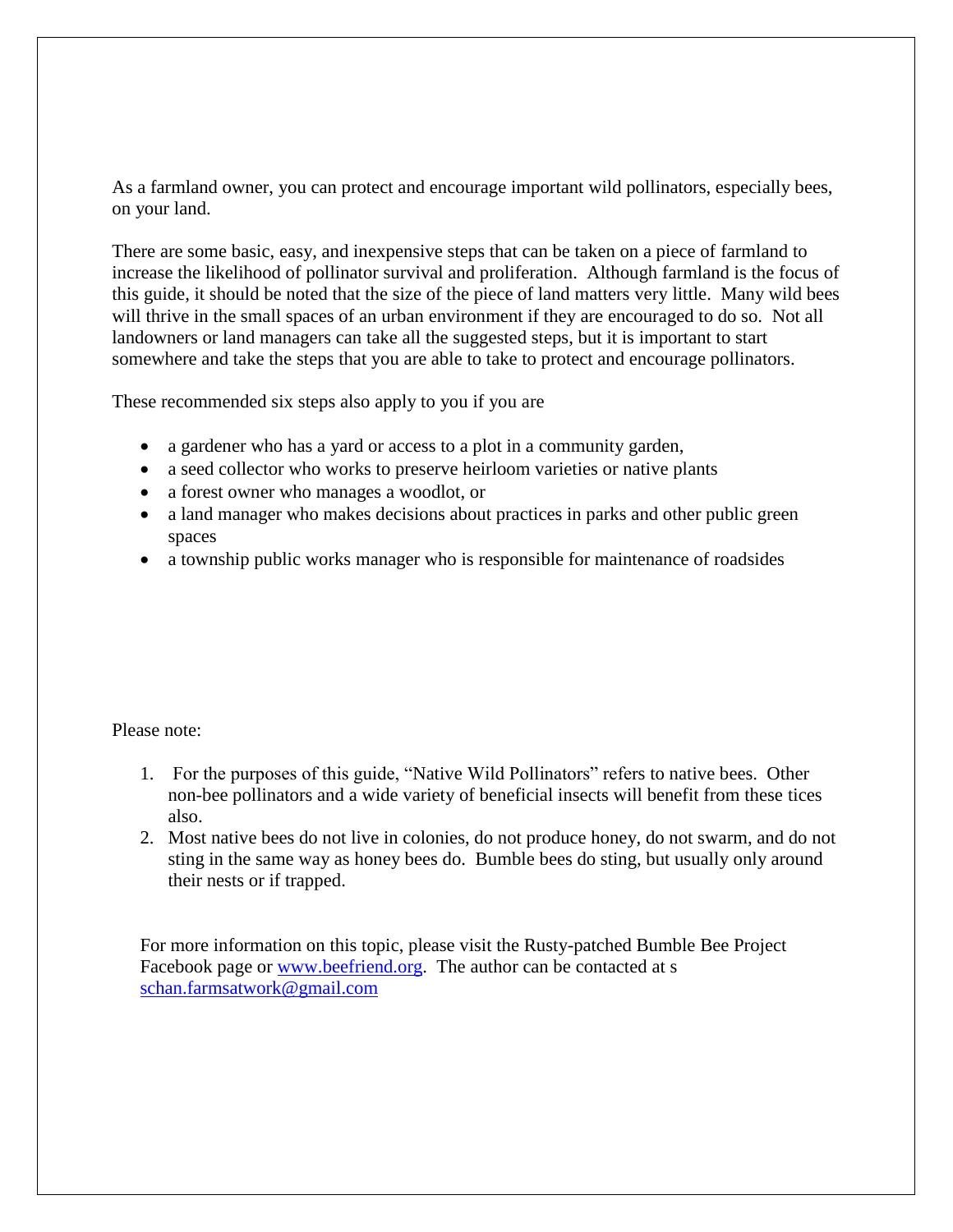# **Step 1: STOP using insecticides to kill pests**.

Insecticides may kill as many beneficial insects than they do pests. These beneficial insects include pollinators of all kinds. Bees are especially susceptible to poisoning by insecticides, including natural and home-made versions. If you must continue to use insecticides on parts of your land, consider creating resource-rich, insecticide-free zones that can act as pollinator preserves. Plant barrier hedges around those preserves to reduce insecticide drift into them and apply your insecticides in the evening after pollinators have stopped foraging. This will reduce the harm done by insecticides but will not eliminate it, especially for pollinators that live near the crop that they pollinate or for insecticides that persist for several days after application. It should be noted that it is illegal under the *Bees Act* to spray fruit trees when they are in bloom because of the harm done to pollinators. The insecticide Furadan is extremely toxic to bees and should be avoided. Certain classes of insecticides such as neonicotinoids have been banned in Europe because of their suspected harmful effects on pollinators—these should also be avoided. Currently OMAFRA classifies agricultural pesticides according to their toxicity to honey bees: For both field and fruit crops, close to half of the pesticides registered for use in Ontario are either highly toxic or moderately toxic to bees. Increasingly, scientists are raising concern about the pesticides that have a low toxicity because of their possible contribution to changes in bee foraging behavior and reproduction. For information about the relative toxicity of various pesticides used in Ontario, please see the following OMAFRA website: <http://www.omafra.gov.on.ca/english/food/inspection/bees/pollination.htm#table1>

# **Step 2: BECOME aware of the pollinators on your property.**

Look for insects on flowers in all seasons and at various times of day; if they are covered in pollen or if they have pollen balls on their hind legs, they are certainly pollinating bees. Scan the ground for small, neat, holes that might be the entrances to bee nests in the ground Take a moment to inspect dead tree trunks, or hollow stems for small holes that are plugged this is evidence of bee nesting activity. Tear open a wilted pumpkin flower or two to search for sleeping male hoary squash bees, and look for neat, semi-circular cutouts on leaves and petals, evidence that you have leaf-cutter bees working on your property.

The more time you take to observe, the more bees or evidence of bees you will likely see. As you look, you will notice that bees can come in all sizes, colours, and shapes. Some wild bees are tiny (e.g. sweat bees) while others are large (e.g. bumble bees), with a range of sizes in between. Some are dull black (carpenter bees) or grey (hoary squash bees). Others are a beautifully coloured (e.g. the Blue Orchard bees or the Metallic Green Bee), while still others have bright yellow or white markings on them. Some bees seem almost furry (bumble bees), while others like the yellow-faced bees seem almost bald. Some bees are delicate and slim (*Mining Bees.*), making bumble bees look portly in comparison.

Identifying the wild bees you see may be difficult because there are over 400 species in Ontario, but for the purposes of most landowners, awareness is more important than identification. Once you've started paying attention to the fascinating world of wild bees, you may become interested in meeting the bees one by one and learning their names. To help you do this, a pictorial key to the bees of Eastern Canada is available on line at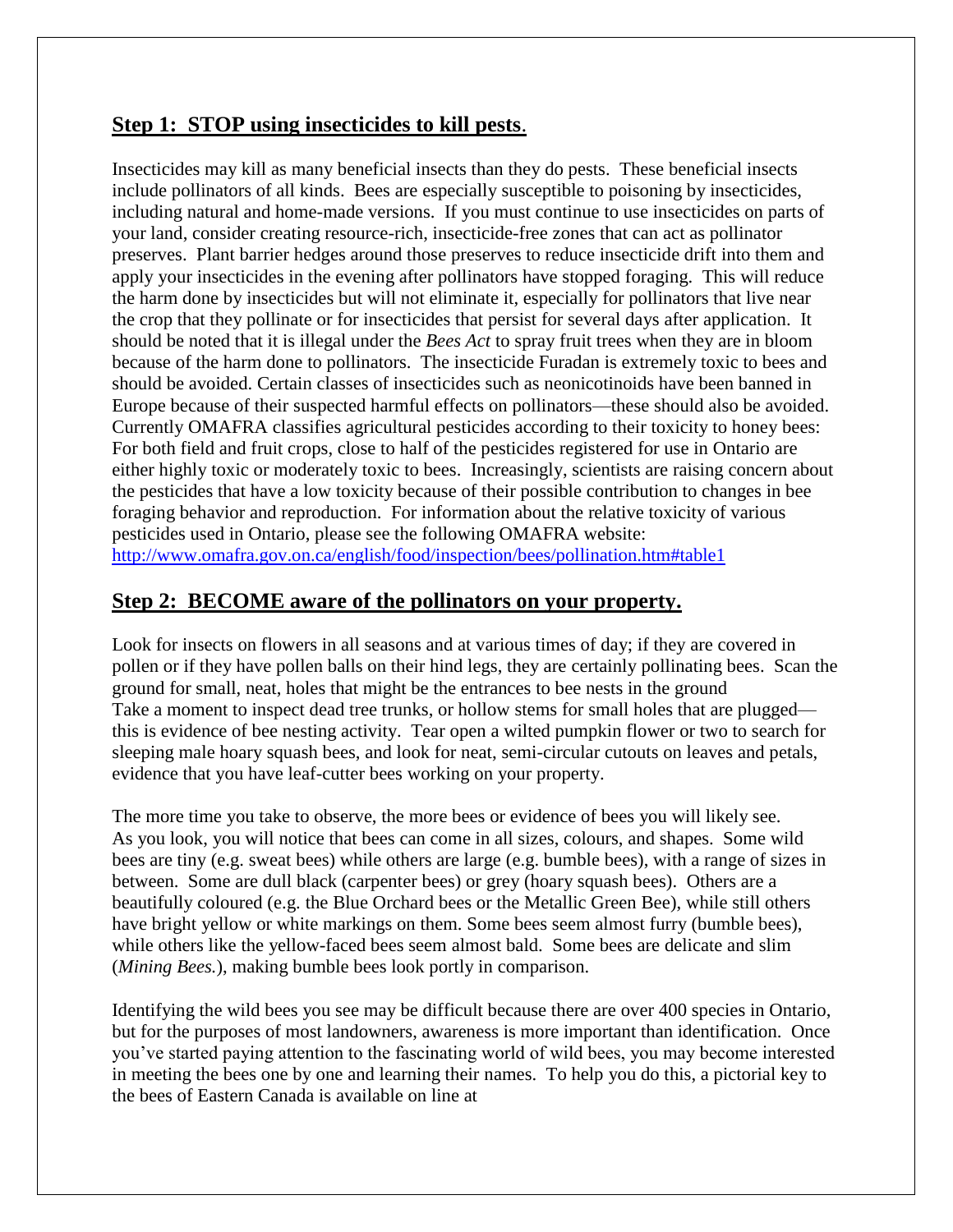## **Case Study: First Steps in Creating Wild Pollinator Foraging Habitat on a Cash Crop Farm**

Riley produces wheat, soybeans, and canola on his farms. To increase efficiency he removed the traditional hedgerows and fencing from them. Riley is aware that although both canola and soybeans can set seed without insect pollinators, both yield and seed quality improve when pollinators are present. In the past, Riley has depended upon the pollination services of managed honey bee colonies. However, over the past 5 years, because of honey bee diseases and high overwintering losses, it has become more difficult to find enough honey bee colonies to do the job, and the cost of these pollination services has been steadily increasing. Riley recently discovered that Ontario boasts nearly 400 species of wild native bees that are excellent pollinators. As a result he decided to implement a plan to increase native pollinators on his farms. His first step was to re-instate hedgerows on the exterior margins of his properties by planting apple trees, chokecherries, wild raspberries, sumac, vervain, elderberries, and bergamot. He was able to obtain cost-sharing funding for this through the Environmental Farm Plan for both the time he spent and the material costs of creating this perimeter habitat. In these perimeter hedgerows, Riley hopes to provide increased foraging habitat for pollinators which will then help him to increase the quality and yield of his crops.

## [http://www.biology.ualberta.ca/bsc/ejournal/pgs](http://www.biology.ualberta.ca/bsc/ejournal/pgs_03/pgs_03.pdf)

[\\_03/pgs\\_03.pdf,](http://www.biology.ualberta.ca/bsc/ejournal/pgs_03/pgs_03.pdf) especially pages 6-15. An excellent and appealing new resource for identifying bumble bees is available at [http://www.fs.fed.us/wildflowers/pollinators/do](http://www.fs.fed.us/wildflowers/pollinators/documents/BumbleBeeGuide2011.pdf) [cuments/BumbleBeeGuide2011.pdf](http://www.fs.fed.us/wildflowers/pollinators/documents/BumbleBeeGuide2011.pdf)**.** Discover Life [\(http://www.discoverlife.org/\)](http://www.discoverlife.org/) offers a helpful interactive identification tool for bees. Just browsing either of these websites is an excellent way to acquaint yourself with the many bees that may be found on your property and elsewhere. Pollination Canada provides an observer's kit that can be downloaded from their website to aid you as you observe the pollinators on your property [\(http://www.seeds.ca/proj/poll/index.php?n=pc](http://www.seeds.ca/proj/poll/index.php?n=pc_observers_kit) [\\_observers\\_kit\)](http://www.seeds.ca/proj/poll/index.php?n=pc_observers_kit)

# **Step 3: LEAVE the hedgerows and natural places on your farm intact**.

Hedgerows are commonly made up of trees and shrubs that are excellent sources of food for pollinators. These include hawthorn, choke cherry, lilac, staghorn sumac, wild roses, and wild apples. Furthermore, hedgerows can harbour colonies of bumble bees that take up residence in abandoned rodent burrows or other cavities created by the piles of rocks that have been removed from the fields. Leave the edges and corners of fields alone—let them be wild, even if they are seemingly overgrown. Many of those wild plants are reliable and abundant sources of food for pollinators and other beneficial insects. To reduce seed dispersal, these plants can be mowed after flowering and before seed set. Even if you do nothing else on your property, preserving the hedgerows and naturalized places is an extremely important contribution to pollinator conservation.

# **Step 4: PLANT nectar/pollen-rich plants on your property.**

*Choose a Variety of Plants:*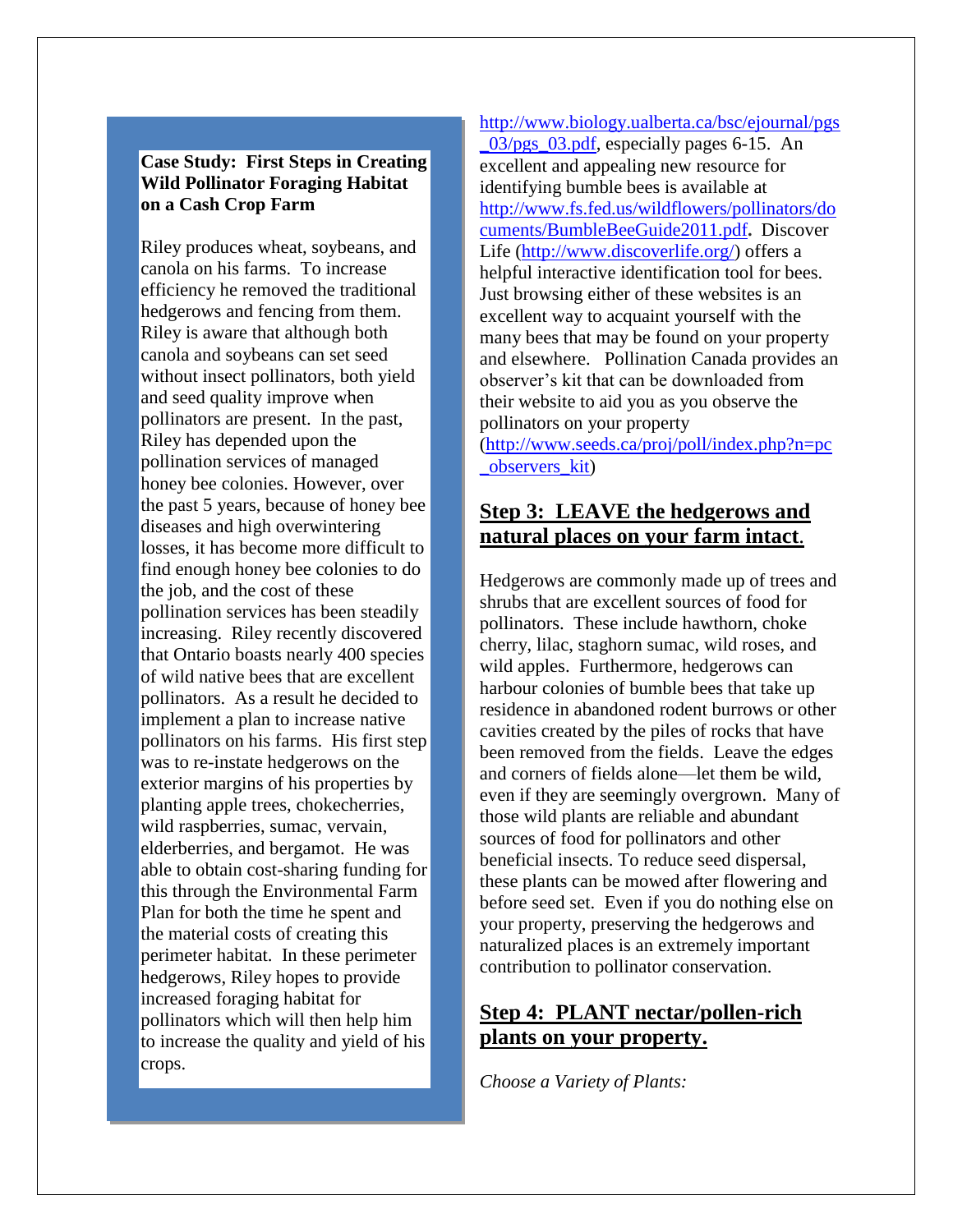Make sure that the plants you select bloom at different times over the season so that bees have something to forage on throughout the season, which for some bees may extend from April until October. To accommodate the variety of mouthparts, foraging behaviours, and sizes among native wild bees, try to include plants with different flower shapes and sizes. Pollination Canada  $(\text{http://www.seeds.ca/proj/poll/index.php?k=21})$  has excellent photographs of the six flower types on its website.

## *Choose Plants for Specialist Foragers:*

Some bees are specialist foragers who collect pollen from only certain plant species. Be sure to include islands of these plants if you wish to attract these interesting specialists. For example, evening primroses will attract the bee *Lasioglossum oenothera*, thistles will attract a specialist longhorned bee and staghorn sumac will attract the band-footed sweat bee. An annual planting of squashes or pumpkins will attract the hoary squash bee, an interesting specialist bee whose males sleep inside wilted squash or pumpkin flowers.

### *Choose Native Plants:*

Native flowering plants are good resource plants for pollinators because they have co-evolved with their pollinators. Many of these are perceived as weeds or plants of no value, but this is a short-sighted evaluation of their contribution to the ecosystems in which they are found. Besides producing nectar or pollen, many native plants also produce food for other wildlife, such as birds and small mammals. For a list of native plants that are good for pollinators, see [www.beefriend.org.](http://www.beefriend.org/)

#### *Trees and Shrubs:*

Trees such as alders, willows, and maples produce some of the earliest supplies of pollen to be found in the spring. American basswoods and honey locust trees provide copious nectar in the summer. Fruit trees such as apple, plum, pear, and sour cherry are also excellent resource plants, as well as providing fruit for the grower (or the birds as the case may be!).

Shrubs can also be a good source of resources for bees. Consider planting shrubs that flower at different times during the season such as raspberry, elderberry, serviceberry, ninebark, high bush cranberry, false spirea, beauty bush, or staghorn sumac. These plants do well in a hedgerow, in gardens, or as specimen plantings in parks and are long-lasting and easy to maintain. Many shrubs can also provide food and habitat for other wildlife.

#### *Non-native Plants:*

Various non-native plants such as dandelion, sweet clover, red clover, white clover, coltsfoot, and cow vetch are also good nectar and/or pollen producers. Unfortunately, many of these are considered to be undesirable weeds. If you want to grow other more traditional garden flowers to attract pollinators, choose heirloom varieties that have retained their ability to produce nectar and pollen. As a case in point, many garden sunflowers, especially the more unusual ones, have been bred to be pollen-less and so are useless to bees.

Non-native aromatic herbs such as thyme, chives, sage, comfrey, oregano, and borage produce abundant nectar and are attractive to a wide variety of pollinators, as well as being useful in the kitchen. Some of these are herbs are perennial, while others self-seed year after year. Borage blooms well into the fall, long after many of the other herbs have become dormant for the season and is a favorite with bees.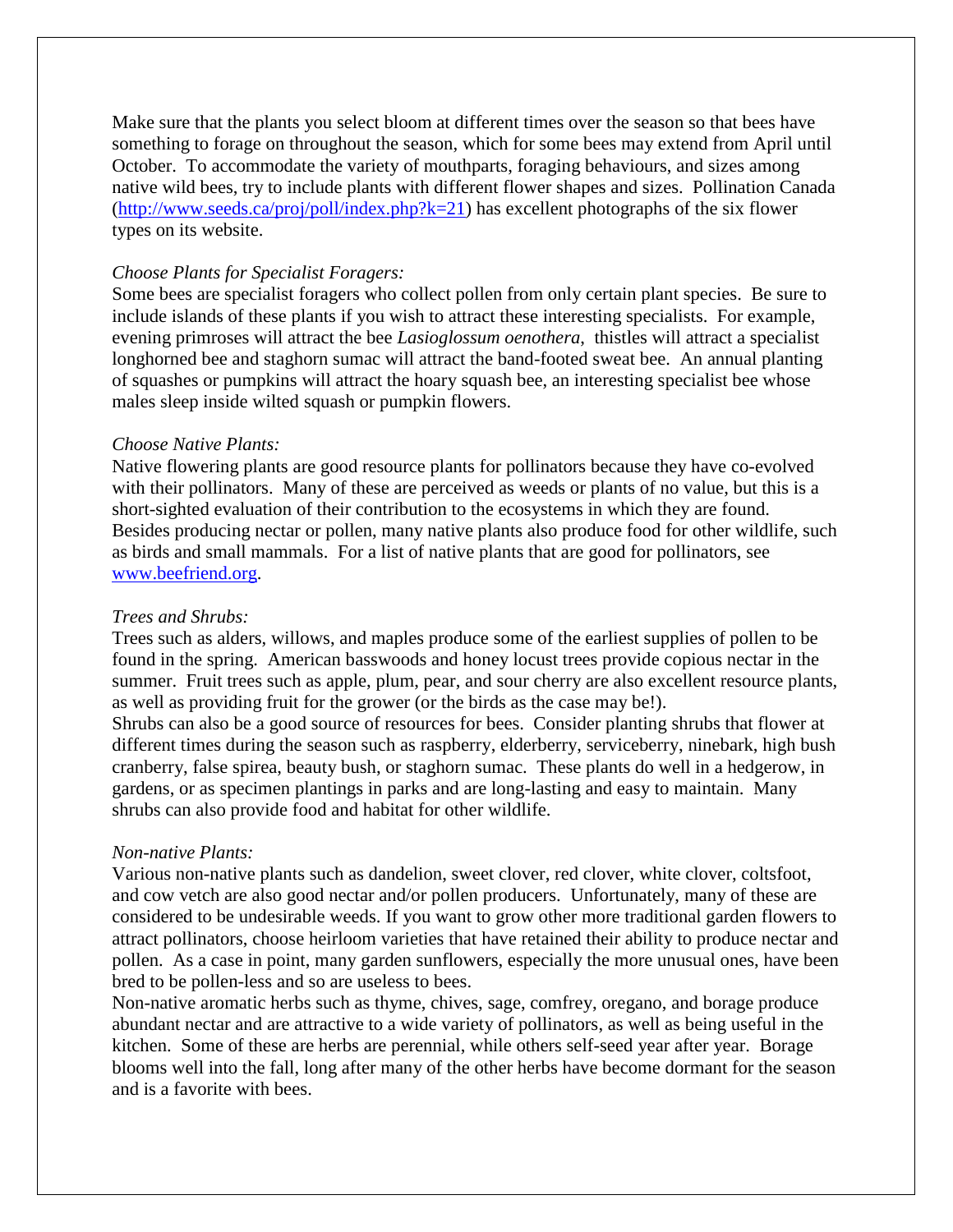## *Cover Crops:*

Landowners often plant soil-improving crops such as clovers, alfalfa, field peas, or buckwheat as cover crops or green manure in a crop rotation. If allowed to flower, these crops will provide nectar for many pollinators. Buckwheat used as a green manure or cover crop has traditionally been cut and turned under at first flower because the seed sets quickly, matures, and drops before flowering is complete. However, because buckwheat can provide large nectar and pollen resources to pollinators, increasingly many ecological farmers have begun to allow their buckwheat crops to go to flower. Care should be taken to choose a nectar-rich variety for this purpose, as some varieties have been intensely bred to reduce seed shattering (Koto variety, for example) and as a result have lost their ability to produce nectar. If buckwheat is allowed to flower and set seed to provide forage for pollinators, the resulting volunteer seedlings will germinate quickly and can then be eliminated by shallow cultivation.

## *Hay Crops:*

Hay crops that do not contain legumes are not used by pollinators as a source of nectar or pollen. However, because many hay crops contain legumes, they are an important potential source of nectar and pollen for pollinators. Conventional hay production practices involve cutting legume hay before full flower has been reached (usually between 10-25% flower) to achieve the highest nutritional quality. From a pollinator perspective, cutting the hay at 25% bloom is preferable to cutting it at 10% bloom. Research in the United States shows that in the north, allowing at least one cut of alfalfa hay to mature to the full bloom stage improves root reserves and stand persistence (see [ftp://ftp-fc.sc.egov.usda.gov/ID/programs/technotes/tn8\\_alfalfaguide3.pdf](ftp://ftp-fc.sc.egov.usda.gov/ID/programs/technotes/tn8_alfalfaguide3.pdf) ). Cutting stands of birdsfoot trefoil should also be delayed until full bloom to allow for increased accumulation of root reserves because this crop does not store reserves well at any time during the season. These management techniques to improve stand longevity also increase the availability of nectar and pollen to native pollinators.

Increasing the interval between cuts of hay reduces the nutritional value of hay but increases the yield. Because hay that will be fed to beef cattle does not have to be of the same high nutritional quality as that fed to dairy cattle, an opportunity is created for beef farmers to manage their legume hay crops for yield rather than nutritional value. This is also an opportunity for pollinators as they have a longer window to take nectar and/or pollen off the hay crop when it is in flower.

### *Intercropping:*

In high value perennial crops needing pollination, narrow bands of inter-cropped resource-rich plants can be planted within fields to create permanent pollinator reservoirs. This will not only increase the stability of pollinator populations in the field, it will provide resources for a large number of other beneficial insects. These crops can be chosen with other farm goals in mind also, for example, to improve soil quality.

## *Planting Methods and Funding Sources:*

To establish stands of resource-rich plants, sow seed from a variety of nectar rich and/or pollen rich plants in well-prepared ground in the unused or waste spaces on your property. Using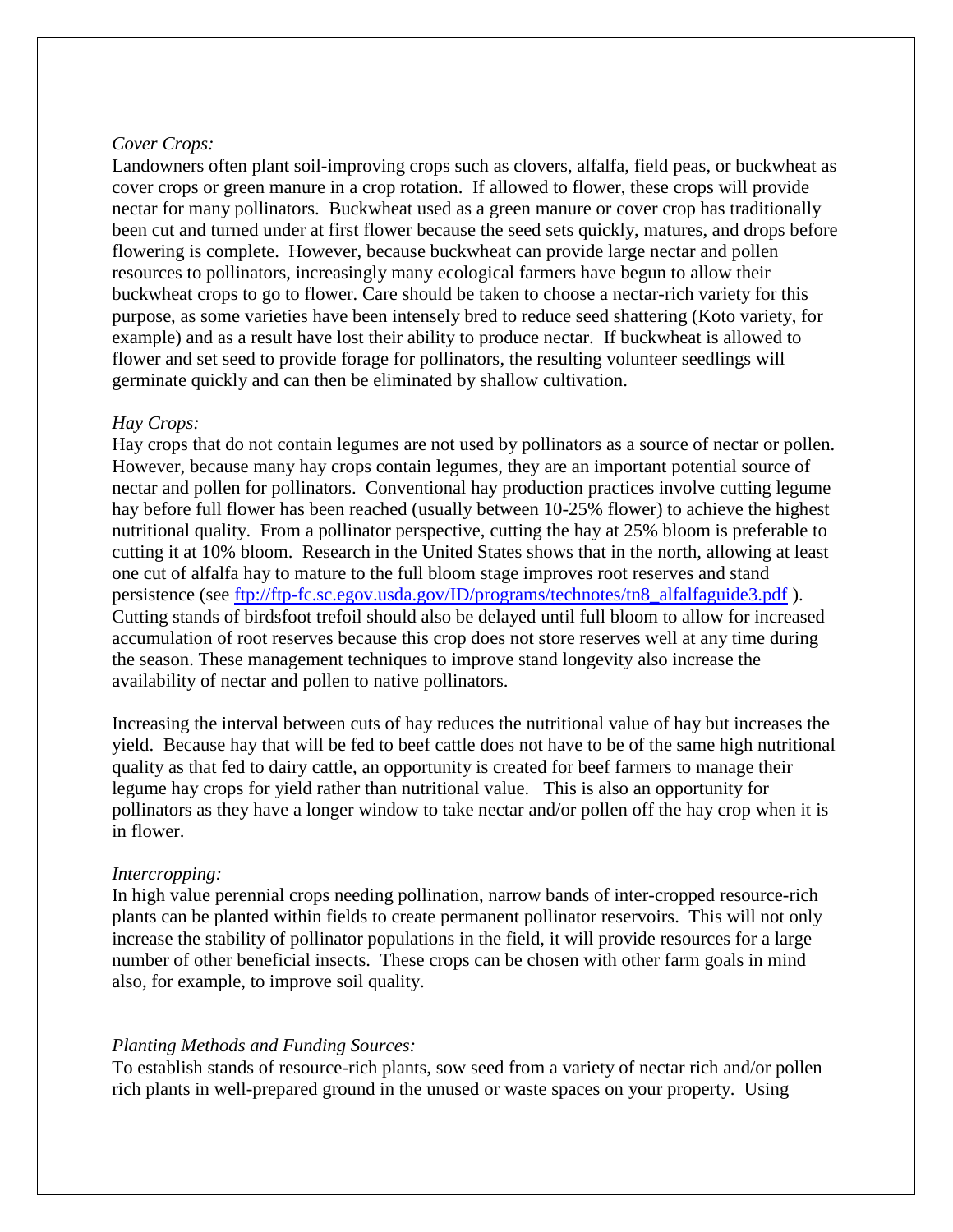hydro-seeding is an effective method on a large scale. Just throwing seeds into thickly vegetated areas without cultivating the soil will not work well as the competition for light, water, and nutrients after the seeds have germinated will be too intense. Another option is to grow or purchase nectar/pollen plants and plant them into these areas in groups. This is the establishment method of choice for planting in hedgerows, though it is more costly. If you are planning to do a riparian planting along a waterway, consider choosing plants that will serve pollinators as well. Local stewardship councils often have plants for sale at very reasonable rates. To contact the stewardship council in your area see

[http://www.ontariostewardship.org/files/OS\\_Map\\_S.\\_Eng.\\_Colour\\_reduced\\_V1.pdf.](http://www.ontariostewardship.org/files/OS_Map_S._Eng._Colour_reduced_V1.pdf) In some areas, conservation organizations work together to help defray the costs of plantings. The Environmental Farm Plan (EFP) has offered 50% cost-share funding for plantings to improve wildlife habitat on farms, including pollinator habitat. In cases where a species at risk may benefit, the EFP has had special 100% funding. Talk to your county EFP representative about funding for your on-farm planting project.

[\(http://www.ontariosoilcrop.org/docs/pr\\_wl\\_june\\_2011.pdf\)](http://www.ontariosoilcrop.org/docs/pr_wl_june_2011.pdf)

# **Step 4: ESTABLISH and protect suitable nesting sites for pollinating insects.**

# *Characteristics of a Good Nesting Site*

A large number of native bees make their nests in the ground. Most of these ground-nesting bees prefer nesting sites that

- are close to the plants they forage on,
- have heavier soils that keep their shape,
- have a southern exposure,
- are well drained,
- have minimal plant cover

# *Artificial Mounds or Natural Slopes:*

Creating piles of heavy soils in a sunny place can be one way to create nesting sites. However, these will require maintenance as weed seeds germinate and cover what was once bare ground. Furthermore, the piles will erode in time. A less labour intensive solution is to find south-facing slopes that already exist on your land and reserve them as nesting sites. If these slopes are naturally sparsely vegetated, so much the better. If south-facing slopes are grassy, the grass can be cut short and maintained to give bees access to the soil.

# *Uncultivated Field Margins:*

Field margins can also be reserved for ground nesting bees. Deep cultivation or plowing in these margins will destroy the nests of ground-nesting bees, but shallow cultivation to control weeds in these margins will do no lasting harm as the nests are fairly deep. Creating a nesting reserve as described above around the margins of fields planted to pumpkin or squash is a very effective way to build up a strong population of hoary squash bees, the most efficient pollinator of these crops.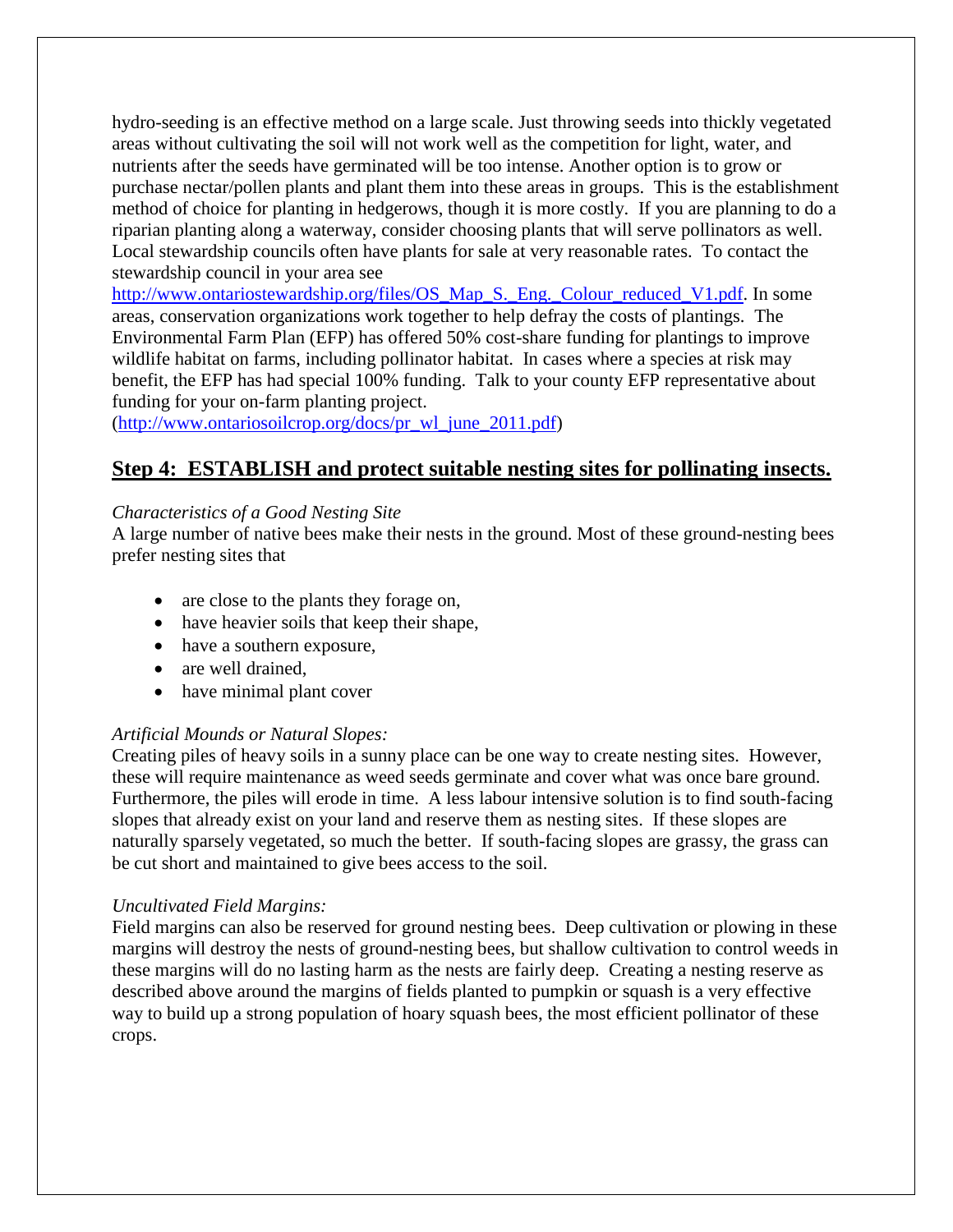# **Case study: Building Up Wild Pollinator Populations on a Pumpkin Farm by Providing Undisturbed Nesting Sites**

Harry Zeimer owns and operates a small 30-acre pumpkin farm and has grown and sold his crop at the farm gate and through agri-tourism activities on the farm at Halloween for the last 20 years. Because he grows the same crop in the same fields every year and because pumpkin vines spread so far, Harry stopped cultivating the outermost 2-3 metres at the edges of his fields and concentrated his plantings within the middle portions of the field. As a result, the 2-3 metre edge strip of undisturbed soil became populated over time with a large nesting aggregation of specialist groundnesting hoary squash bees (*Peponapis pruinosa*). These bees become active in the early dawn hours at the same time as the pumpkin flowers open. By the time honey bees become active in the pumpkin field around 9 a.m., the pumpkin flowers have already been fully pollinated and all the pumpkin flowers have been stripped of their floral resources (nectar and pollen). Furthermore, these bees cost Harry nothing and they do not sting, despite their large populations in the field.

## *Sandy Nesting Sites:*

Unlike most ground nesting bees, the wild bee *Calliopsis andreniformis* prefers sandy soils for nesting. These bees can be well served by nesting in a sandy horseshoe toss, or an abandoned sandbox. Of course naturally sandy areas on your land can also be reserved for *Calliopsis* nesting sites.

### *Stems:*

Another common nesting material used by native bees is the pithy stems of plants like blackberries and raspberries. Bees that nest in these pithy stems include most of the yellow-faced bees , all species of small carpenter bee , and many species of leafcutter bees. When you remove all the old stems from raspberries to encourage fruiting, you are likely removing many of the nests containing bees that would be helping to pollinate the crop the next year. Removing the canes from the plants is necessary for fruit production, but instead of destroying them, keep them in vertically oriented bundles within the field for at least one year. This maintains the nesting sites close to the plants and allows for the development of a stable population of pollinators. By burning the canes, shredding them, or sending them to the landfill site you are killing the pollinators nesting in them.

Making and setting out artificial nests for stemdwelling bees is a fairly simple procedure which may help to stabilize pollinator populations from year to year. The success of these nests depends somewhat on their placement. Place them against an obvious landmark like a barn or shed wall so that the bees are able to locate them easily. They are best placed out of direct sun where they may overheat, and they should be protected from rain, flooding, or being knocked over. The closer the nest traps can be placed to foraging resources, the easier it will be for pollinating bees to establish themselves and thrive in a nest. Once the nest is occupied by adult bees flying in an out, be sure not to move it or the adults will not be able to locate the nest again.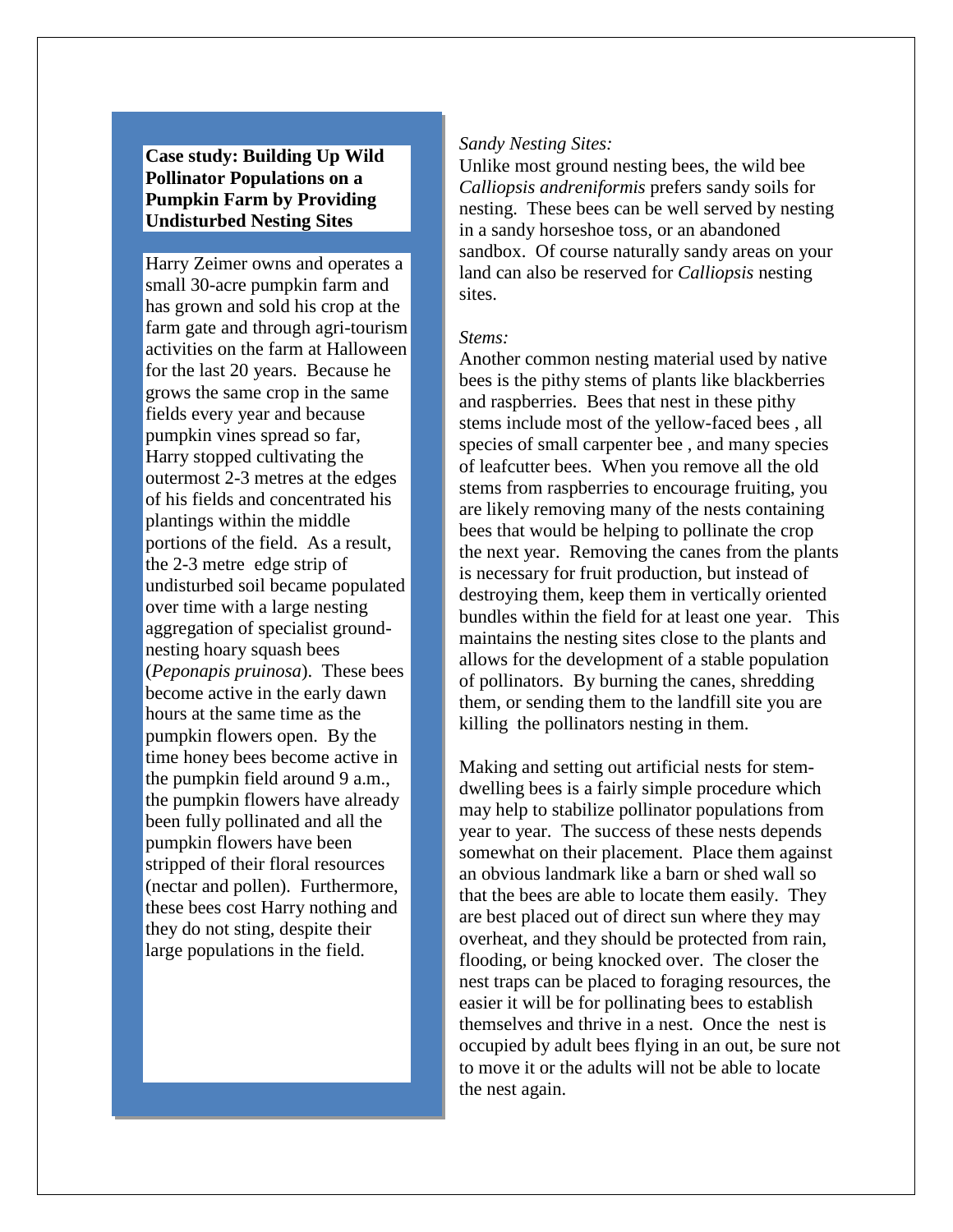Artificial nests commonly harbour more than one species of bee if the stem or hole diameters within a bundle vary. Furthermore kleptoparasitic bees (bees that invade the nests of other bees, destroy some of the eggs, and lay their own eggs there) may also show up at the trap nests. To reduce parasitism and to avoid overpopulating a particular area, scatter trap nests in different suitable locations on your property.

Artificial nests should be changed once the next generation of pollinators emerges from them to avoid creating a reservoir of a fungal disease called chalkbrood that kills bee larva. Burn the discarded trap nests, if possible. Commercially, trap nests used in alfalfa fields are cleaned and sterilized with a bleach solution to solve this problem.

Instructions for how to construct a trap nest for mason bees (*Osmia*) can be found at [http://www.discoverlife.org/bee/opp/design.html.](http://www.discoverlife.org/bee/opp/design.html)

### *Wood*:

Native Virginia carpenter bees, (*Xylocopa virginica)* bore holes in wood to make their nests. Drilling an assortment of holes of different sizes in dead standing trees, or in blocks of wood can encourage these bees to nest on your property. Some leaf-cutter bees like to nest in rotting wood so leaving rotting logs can also create wild bee nesting sites.

The website [http://www.studiogblog.com/shed-other-garden-buildings/encouraging-native-bees](http://www.studiogblog.com/shed-other-garden-buildings/encouraging-native-bees-with-insect-walls/)[with-insect-walls/](http://www.studiogblog.com/shed-other-garden-buildings/encouraging-native-bees-with-insect-walls/) provides many inspirational photographs of bee houses made of a wide variety of materials. It should be noted however, that although the idea of creating a visually beautiful nesting "condo" for bees is very appealing to humans, concentrating bee nests in one location over many seasons, especially in a structure that cannot be cleaned or disinfected, will lead to an increase in the pests and diseases that affect those nests. It may be better to be less artistic and scatter bee nests around your property in simple, cleanable or disposable nests.

### *Cavities:*

Bumble bees are cavity nesters. Because overwintered queen bumble bees begin their search for nesting cavities early in the spring, if you want to attract them to nest in artificial cavities like overturned clay pots or empty wooden nest boxes, these need to be put in place the previous fall. Avoid the use of metal containers for this purpose because they may get too hot for bees in the summer. If a bumble bee colony does become established in an artificial cavity that you provide, do not move it or you will substantially weaken the colony. Choose a location that is not too close to areas where you work, play, or sit. Bumble bees can become very protective of their nests, and will defend them. Instructions for making a bumble bee nest box are located at [http://www.bumblebee.org/nestbox\\_plans.htm.](http://www.bumblebee.org/nestbox_plans.htm)

*Mud Puddles:*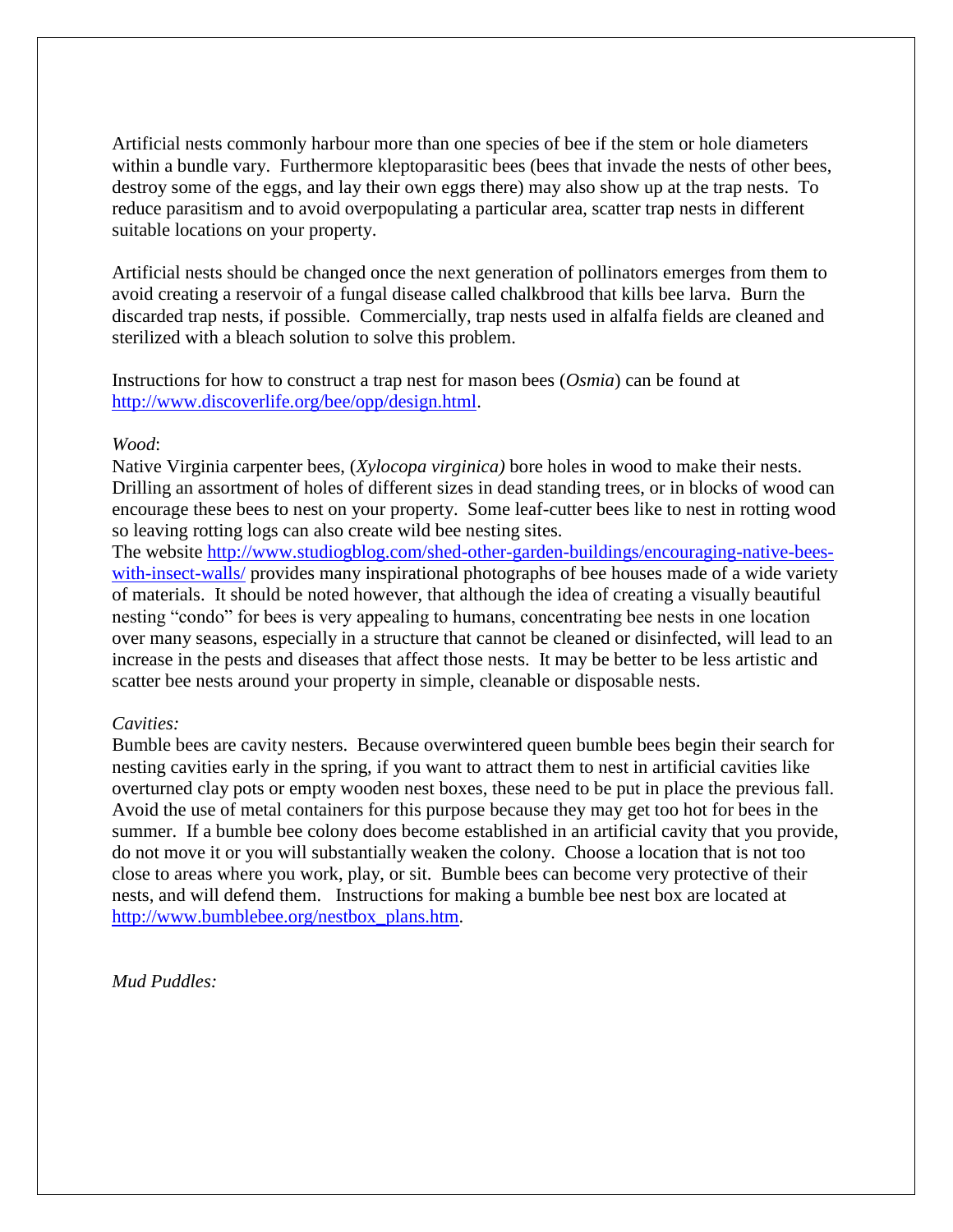## **Case Study: Pollinator Conservation on a Rural Residential Property**

Dorothy lives on a ten-acre rural property. No chemical fertilizers or pesticides are used on the property.

To provide nesting habitat for wild bees, Dorothy has placed trap nests made from large hollow stemmed grasses that she grows around her property. She purposefully creates piles of brush along the edges of her small forest, leaves standing dead wood to provide nesting habitat for wood-dwelling bees and makes trap nests by drilling holes into rotting birch logs placed near her large vegetable garden. As a hobby, Dorothy and her family contribute to the growing body of knowledge about pollinating insects by participating in a citizen-scientist research project to study the effects of climate change on the nesting habits of the mason bees. The gardens on the property are planted to aromatic herbs, Jerusalem artichoke, sunflowers, elderberry, sedum, borage, and gayfeather, all of which provide nectar and pollen to bees. Dandelions and coltsfoot are abundant on the property in the spring and the wetlands are full of red maples and pussy willows that provide pollen in the spring.

Although the pollinator conservation measures that Dorothy and her family have taken on their property initially required some planning, and effort, they have been easy to maintain, and they have cost next to nothing. Over the years, insect biodiversity on the property has increased noticeably.

Some wild bees use mud to construct their nests. Creating small areas in which water can collect and form mud gives these bees access to the material they need for their nests. This is especially important during droughts when mud is not naturally available. A pail of soil saturated with water also makes an excellent "mud puddle", especially if you create landing areas for bees with twigs.

# **Step 5: PROVIDE water.**

Water is used by some bees for cooling, for creating their pollen balls, and sometimes for making mud for nest construction. Keeping a source of water available is a good idea but it must be in a form that is useful to insects. A shallow container filled with small pebbles or coarse sand that rises above the level of the water is ideal, as is a container that has wood chips floating on the water's surface. Both of these arrangements allow bees to land and drink without falling into the water and drowning. A pond with a gradual gentlysloped bank can also work. It is crucially important that water sources are not contaminated with insecticides to avoid poisoning bees.

# **Step 6: PARTICIPATE in citizenscientist research projects.**

Take photographs of the bees you see, recording the place, time, host plant or nesting site, and date of the photo. Submit these photos to on-line identification services such as the one offered at [http://bugguide.net/.](http://bugguide.net/) As a result you will learn and your identified photos will be added to a growing collection of data about wild bees in North America. If you are excited by the idea of playing a more active role in research on your property, DiscoverLife has a variety of citizen-scientist projects about bees that anyone can participate in. All the instructions you need are on their website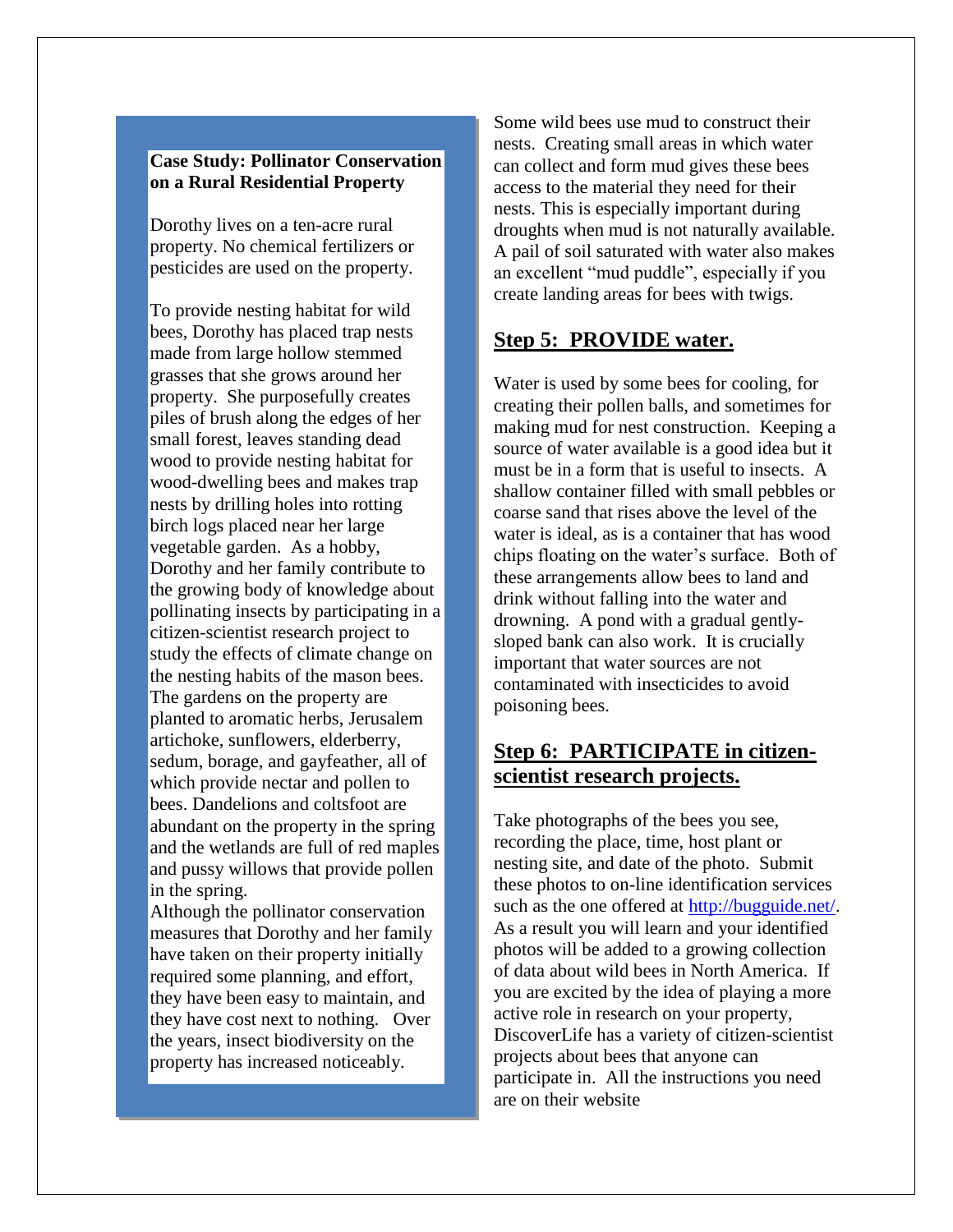[\(http://www.discoverlife.org/\)](http://www.discoverlife.org/), including instructions for participating in a study of the nesting habits of mason bees. Within Ontario, the Rusty-patched Bumble Bee Project is encouraging people to take photos of bumble bees and to post them to the project's facebook page or email them to [bumblebee@xerces.org.](mailto:bumblebee@xerces.org)

## **Four Things to Remember As You Create Habitat for Pollinator Bees**

**1.** *Nesting sites for wild pollinating bees need to be located close to food resources* 

Nesting sites and floral resources go together. Any effort to encourage pollinator populations on your land needs to take this into consideration. Some of the smaller wild bees cannot travel farther than about a hundred meters between their nest and the plants they forage on. For many wild bees, creating perfect nesting sites hundreds of meters away from flower resources is futile. If you do find a good place to establish a nesting site, especially a ground nesting site, make the extra effort to provide resources for foraging alongside the nesting site. This will improve the likelihood of success. In an agricultural context, this is why using field

The bees live and work in the same neighbourhood and commuting is kept to a minimum.

margins as nesting preserves is so effective.

**2.** *Establishing strong, stable populations of wild bees takes time.*

Most wild bees are solitary. This means that even relatively strong populations may go un-noticed by the casual observer because the bees nest in scattered nesting sites. Because each female solitary bee only raises a handful of offspring, and some of these may die of natural causes, there is not likely to be a noticeable population explosion of

wild bees on your property in the short term. Be patient, and take the long view when you are striving to conserve wild bee populations. Remember also that if you have few bees on your property at present, they will have to migrate in slowly and then establish themselves.

**3.** *Some species of wild bees may only be around at certain times.*

Specialist wild bee species forage for only the period of time when their host plants are blooming. On a seasonal basis, for example, you may notice a variety of wild bees on early spring forest plants. However once those plants stop blooming, the bees that visit them seem to disappear. In fact, they have completed their lifecycle. The adult females that you noticed have collected pollen from the spring flowers, provisioned their nests, laid eggs and died, all in the short period of time in which these flowers bloom. The same holds true for any specialist pollinator. You may also notice a similar pattern on a daily basis. For example, if you were to wake up at dawn and wander down to your pumpkin patch, you might see large numbers of hoary squash bees flying from flower to flower. However, if you were to wander in the same patch in the afternoon, you wouldn't find a single squash bee. If you were observant, you would notice that all the pumpkin flowers were also closed and wilted at that time. These squash bees are specialist foragers and when the pumpkin flowers wilt,